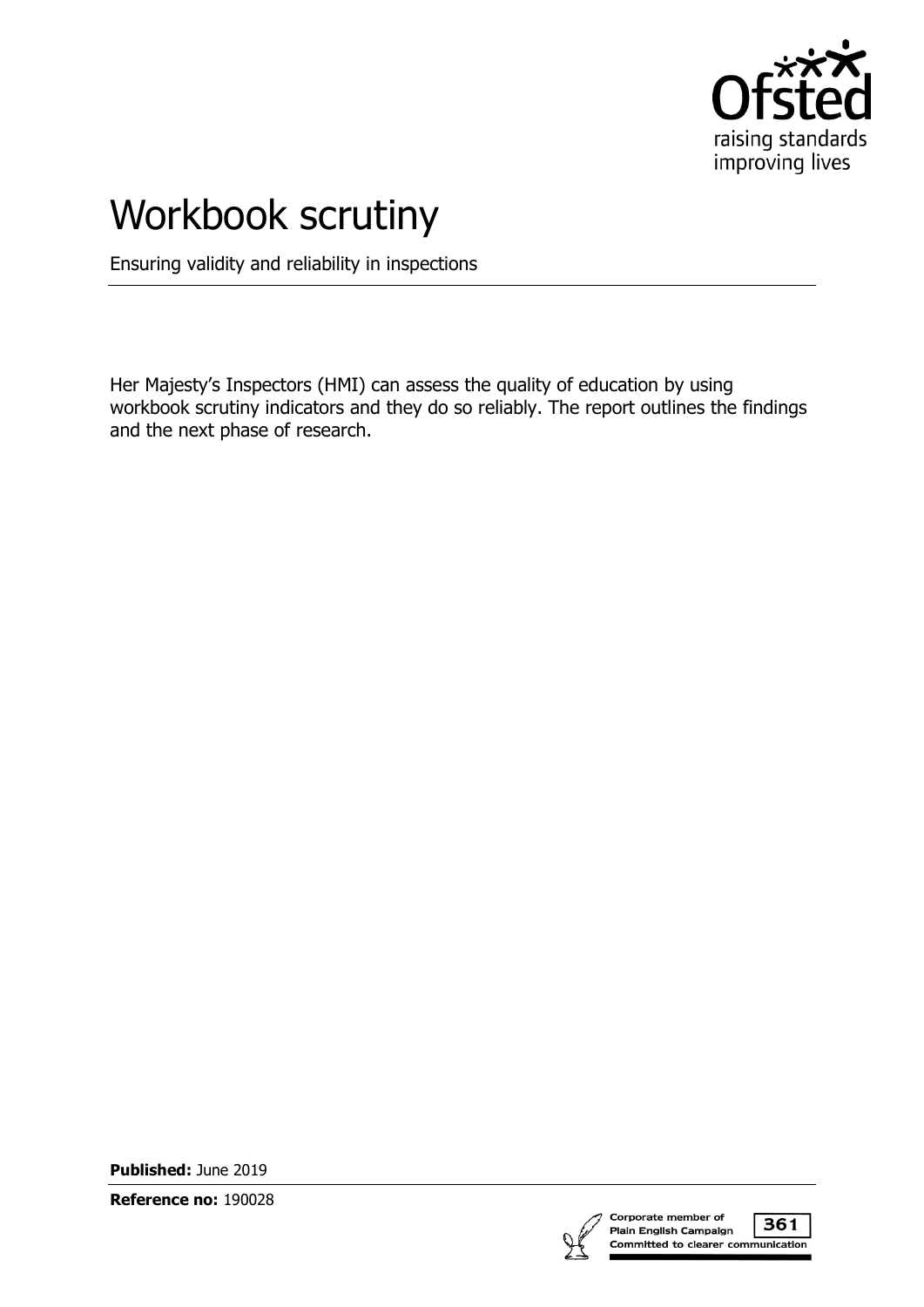

# **Contents**

| <b>Introduction</b>                                                               | З              |
|-----------------------------------------------------------------------------------|----------------|
| <b>Methodology</b>                                                                | З              |
| Participants                                                                      | 3              |
| <b>Materials</b>                                                                  | $\overline{4}$ |
| Indicators                                                                        | 5              |
| Data collection process                                                           | 6              |
| Data analysis                                                                     | 6              |
| <b>Research findings</b>                                                          | 6              |
| Research question 1: Does the piloted approach to book scrutiny allow meaningful  |                |
| assessment of the quality of education?                                           | 6              |
| Research question 2: Can inspectors rate reliably using the piloted book scrutiny |                |
| indicators?                                                                       | 9              |
| <b>Conclusions and next steps</b>                                                 |                |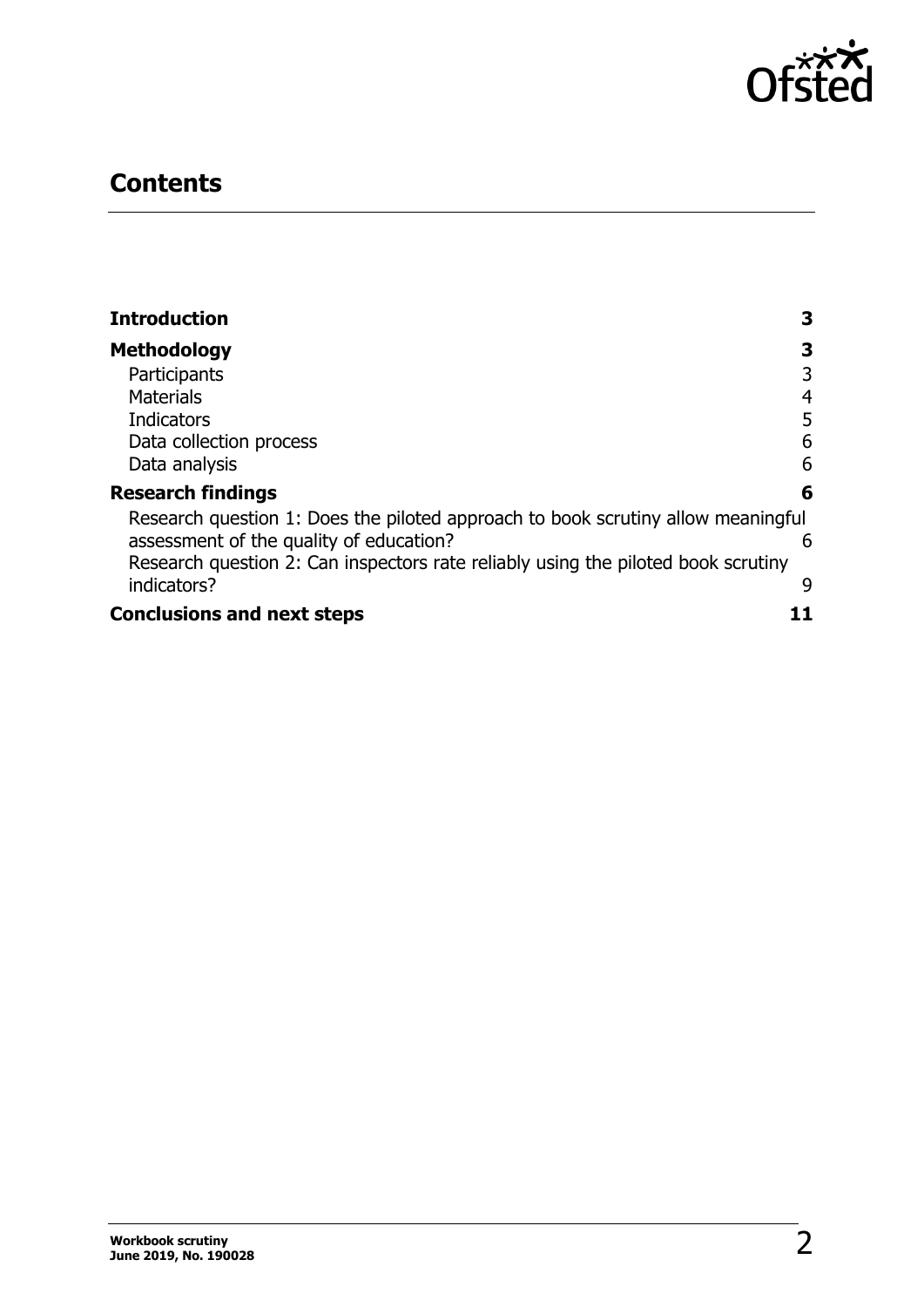

# <span id="page-2-0"></span>**Introduction**

The focus of inspection under the new framework has shifted to the quality of education more broadly. Some of the evidence inspectors will gather during an inspection under the new education inspection framework (EIF) will feed in to the overarching judgement on the quality of education. For example, conversations with leaders shed light on how curriculum is conceptualised, while lesson observations and workbook scrutiny provide a window into the quality of curriculum implementation.

In order to ensure a standard and consistent approach to inspections, we developed and piloted a number of indicators (or assessment criteria). These indicators unpack essential aspects of education in relation to curriculums, teaching and learning. We selected a few of those indicators and further tailored these to workbook scrutiny.

This report sets out a recent pilot of indicators and rating scales for workbook scrutiny. We needed to investigate their validity and fitness for purpose, so our first question was:

1. Does the piloted approach to workbook scrutiny allow meaningful assessment of the quality of education?

The study design also included an initial and small-scale exploration of reliability, so we also asked:

2. Can inspectors rate reliably using the piloted workbook scrutiny indicators?

The first research question was answered through the findings arising from questionnaire and focus group feedback of the participating HMI. The second one was answered through a statistical analysis of the level of agreement between HMI judgements.

# <span id="page-2-1"></span>**Methodology**

This was a mixed methods study, with the convergent parallel design. <sup>1</sup> We collected both quantitative and qualitative data to allow a more rounded validation of the piloted indicators and rating scales. This is the first phase of a multi-phase research project.

### <span id="page-2-2"></span>**Participants**

Nine HMI participated in the pilot study. Most of them  $(n=7)$  have substantial experience of two to three years or more in the role. Two HMI have one to two years of experience or less. Their subject expertise were in English, mathematics, science,

 $\overline{a}$ 

<sup>&</sup>lt;sup>1</sup> JW Creswell and VL Plano Clark, 'Designing and conducting mixed methods research', SAGE Publications, 2011.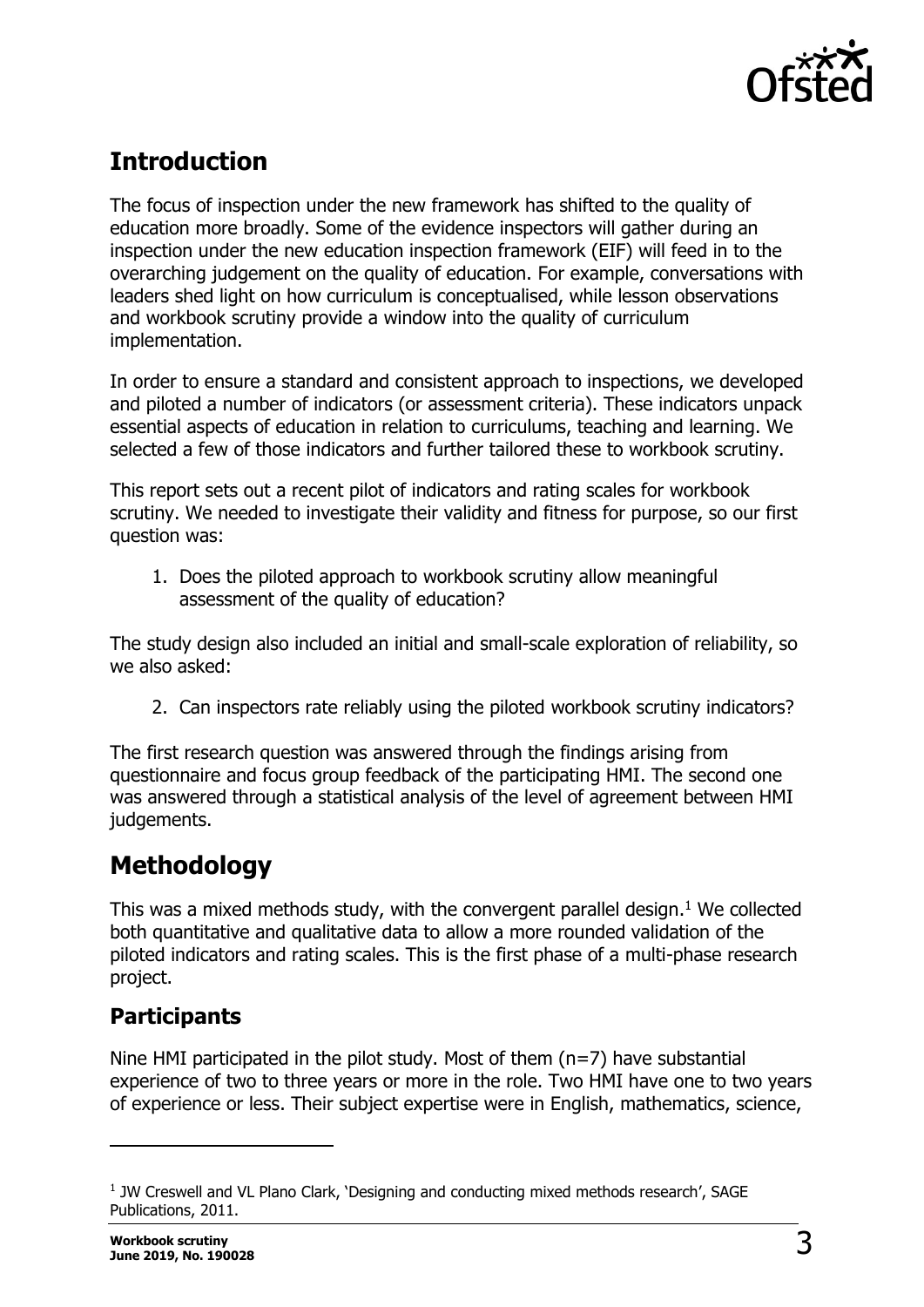

history and geography. They scrutinised workbooks within and outside of their areas of expertise (see Table 1).

|                  | <b>Areas of expertise</b> | <b>Areas outside of specialism</b> |
|------------------|---------------------------|------------------------------------|
| HMI <sub>1</sub> | English                   | Science                            |
| HMI <sub>2</sub> | English                   | History/geography                  |
| HMI <sub>3</sub> | <b>Mathematics</b>        | English                            |
| HMI <sub>4</sub> | <b>Mathematics</b>        | English                            |
| HMI <sub>5</sub> | Science                   | English                            |
| HMI <sub>6</sub> | Science                   | <b>Mathematics</b>                 |
| HMI <sub>7</sub> | <b>History</b>            | French, science                    |
| HMI <sub>8</sub> | French                    | History/geography                  |
| HMI <sub>9</sub> | French                    | <b>Mathematics</b>                 |

**Table 1: Areas of expertise** 

### <span id="page-3-0"></span>**Materials**

We obtained workbooks from primary and secondary schools to ensure that key stages 2 and 3 were represented (see Table 2). The subjects matched the participating HMIs' areas of expertise.

**Table 2: The range of workbooks**

|                                   | <b>Primary</b> |        |        | <b>Secondary</b> |        |
|-----------------------------------|----------------|--------|--------|------------------|--------|
| <b>Subject areas in workbooks</b> | Year 3         | Year 4 | Year 5 | Year 8           | Year 9 |
| <b>Mathematics</b>                | 15             | 15     | 15     |                  |        |
| English                           | 15             | 15     | 15     | 8                | 12     |
| History and geography             | 29             | 15     | 15     | 14               |        |
| Science                           | 15             | 15     | 15     | 10               | 15     |
| French                            | 15             | 15     | 15     |                  |        |

Workbooks in each subject were scrutinised by at least two HMI specialising in the subject. The exceptions with only one subject specialist were history workbooks and primary workbooks for science.

The same workbooks were also scrutinised by two or three non-specialist HMI. The exceptions were French workbooks and primary school English workbooks, which were examined by only one non-specialist HMI.

The study design of at least two HMI per workbook and subject allowed an initial examination of reliability.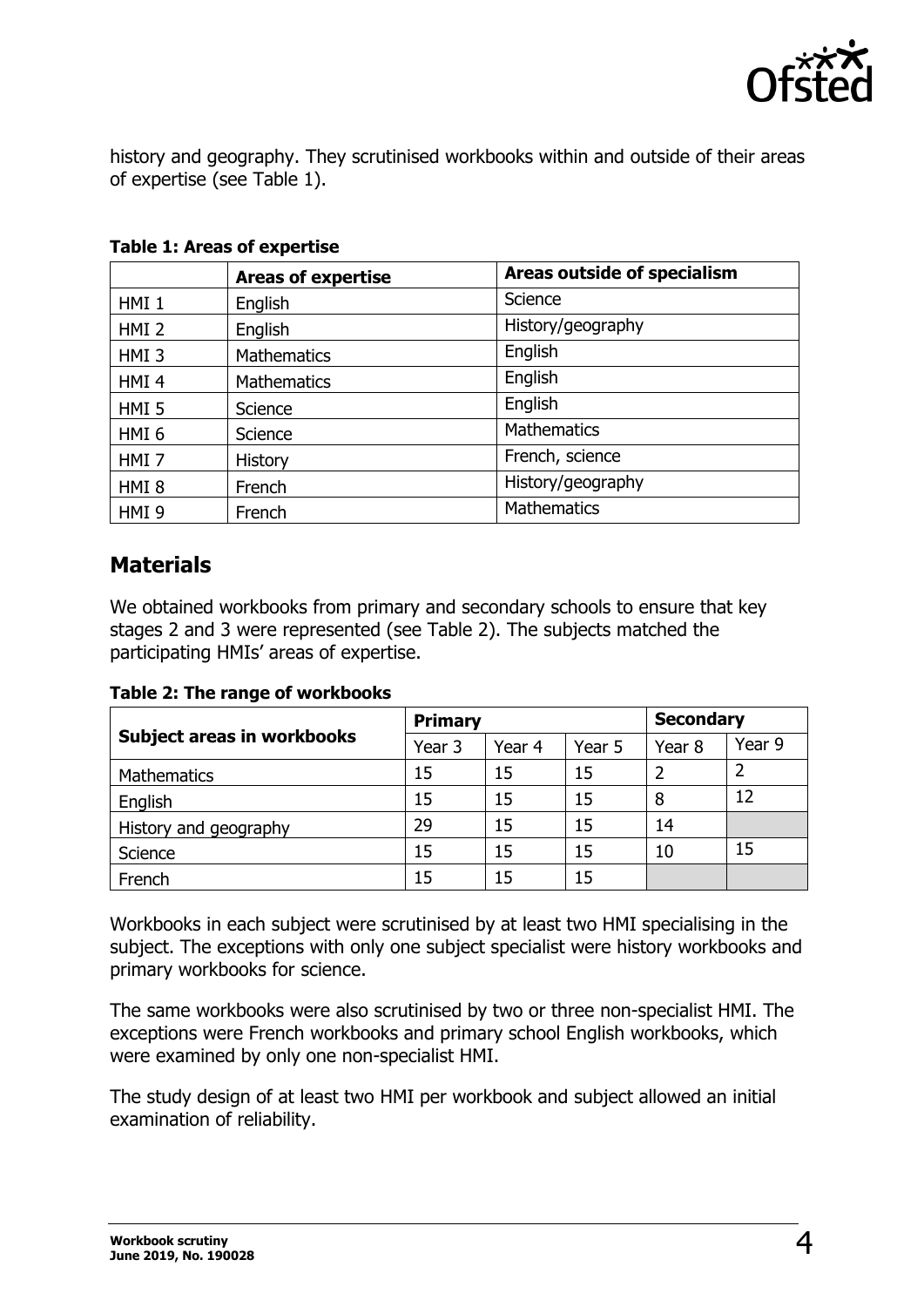

### <span id="page-4-0"></span>**Indicators**

In order to develop the indicators for the EIF, we consulted several HMI and looked at the available research literature. We selected four indicators for workbook scrutiny from a wider range of the indicators designed for the whole inspection process (see Table 3). We drew the workbook scrutiny indicators from the 'implementation indicators' and tailored them further with the following in mind:

- the aspects of the quality of education described in the indicators should be observable in workbook scrutiny
- the indicators should cover different aspects of the quality of education, for example:
	- − what is taught and learned (the breadth and depth of subject-matter content)
	- − how subject matter is taught and learned (from the perspective of how learning is structured to allow for efficient and meaningful acquisition of new knowledge)
	- − whether and how pupils consolidate knowledge so that it remains in their long-term memory.

| <b>Building on</b><br>previous learning                                                                                                                                                                                                                                                                                                                                    | Depth and<br>breadth of<br>coverage                                                                                                                                                                                                                                                                                                                            | <b>Pupils' progress</b>                                                                                                                                  | <b>Practice</b>                                                                                                                                                                                                                                                                                                                                                                              |
|----------------------------------------------------------------------------------------------------------------------------------------------------------------------------------------------------------------------------------------------------------------------------------------------------------------------------------------------------------------------------|----------------------------------------------------------------------------------------------------------------------------------------------------------------------------------------------------------------------------------------------------------------------------------------------------------------------------------------------------------------|----------------------------------------------------------------------------------------------------------------------------------------------------------|----------------------------------------------------------------------------------------------------------------------------------------------------------------------------------------------------------------------------------------------------------------------------------------------------------------------------------------------------------------------------------------------|
| Pupils' knowledge is<br>consistently,<br>coherently and<br>logically sequenced<br>so that it can<br>develop<br>incrementally over<br>time. There is a<br>progression from the<br>simpler and/or more<br>concrete concepts to<br>the more complex<br>and/or abstract<br>ones. Pupils' work<br>shows that they<br>have developed their<br>knowledge and skills<br>over time. | The content of the<br>tasks and pupils'<br>work show that<br>pupils learn a<br>suitably broad range<br>of topics within a<br>subject. Tasks also<br>allow pupils to<br>deepen their<br>knowledge of the<br>subject by requiring<br>thought on their<br>part, understanding<br>of subject-specific<br>concepts and<br>making connections<br>to prior knowledge. | Pupils make strong<br>progress from their<br>starting points. They<br>acquire knowledge<br>and understanding<br>appropriate to their<br>starting points. | Pupils are regularly<br>given opportunities<br>to revisit and<br>practice what they<br>know to deepen and<br>solidify their<br>understanding in a<br>discipline. They can<br>recall information<br>effectively, which<br>shows that learning<br>is durable. Any<br>misconceptions are<br>addressed and there<br>is evidence to show<br>that pupils have<br>overcome these in<br>future work. |

#### **Table 3: Book scrutiny indicators selected for the pilot**

Each indicator has a five-point rating scale, ranging from 1 (minimum) to 5 (maximum). Each of the five bands in each indicator was accompanied by a descriptor – a text which describes the quality of education at a particular level.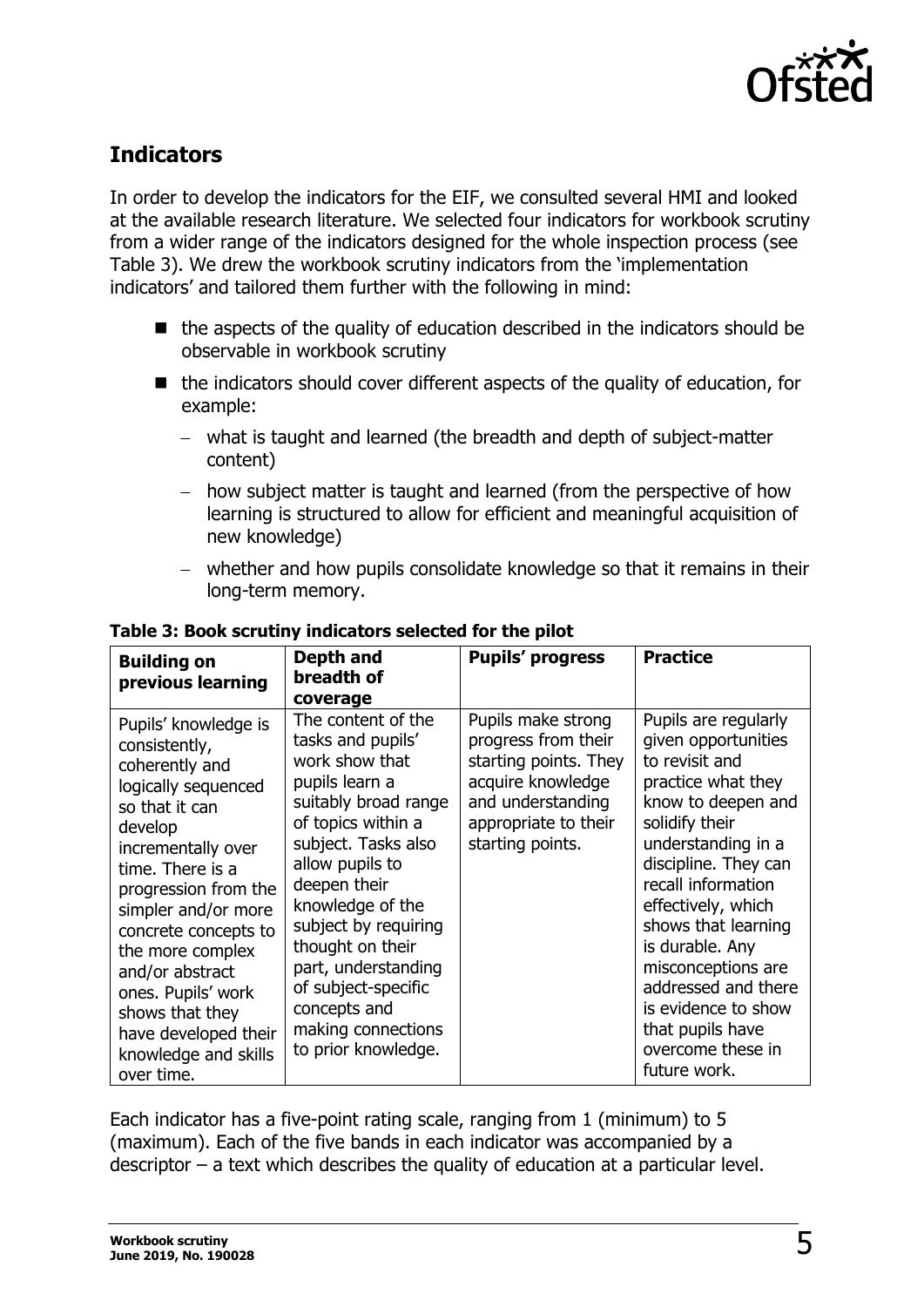

### <span id="page-5-0"></span>**Data collection process**

We obtained workbooks from three schools. Nine HMI took turns scrutinising them without discussing their judgements during the exercise. This took place in one of our offices and in a single day.

Before starting workbook scrutiny, HMI were given time to familiarise themselves with the four indicators. They then applied the indicators to the workbooks, recording their judgements by year and key stage within the allocated subject areas and providing a rationale for their judgements. Following that, they completed a questionnaire about the indicators and the piloted workbook scrutiny process. Finally, they participated in a focus group interview.

This process is different from live inspection. In live inspection, workbook scrutiny is intended to complement conversations with leaders and pupils, as well as lesson observations. The aim in live inspection will be to establish whether the quality of pupils' workbooks matches leaders' curriculum intent of the curriculum. We could not achieve this in this pilot because the workbook scrutiny took place in isolation, due to practical constraints.

### <span id="page-5-1"></span>**Data analysis**

We collected both qualitative and quantitative data.

We obtained the qualitative data through open-ended questions in questionnaires and through a focus group interview with HMI. We then identified the main and recurrent themes.

We obtained some quantitative data through fixed-choice questions in the feedback questionnaire. Judgements awarded for each subject and year group also constitute quantitative data: they were marked on a 1- to 5-point scale.

In order to assess reliability, we used Cohen's kappa as the statistic to measure agreement between each two raters (HMI) who rated the same books using our indicators. The kappa coefficient is applicable for categorical or ordinal data. It is generally seen as a stronger measure than a simple percentage agreement calculation. This is because it takes into account whether the agreement reached has occurred by chance.

### <span id="page-5-2"></span>**Research findings**

#### <span id="page-5-3"></span>**Research question 1: Does the piloted approach to book scrutiny allow meaningful assessment of the quality of education?**

The general finding derived from HMI feedback is that the piloted indicators are a step in the right direction. They helped HMI focus on the essential aspects of the quality of education, while minimising the effect of irrelevant factors such as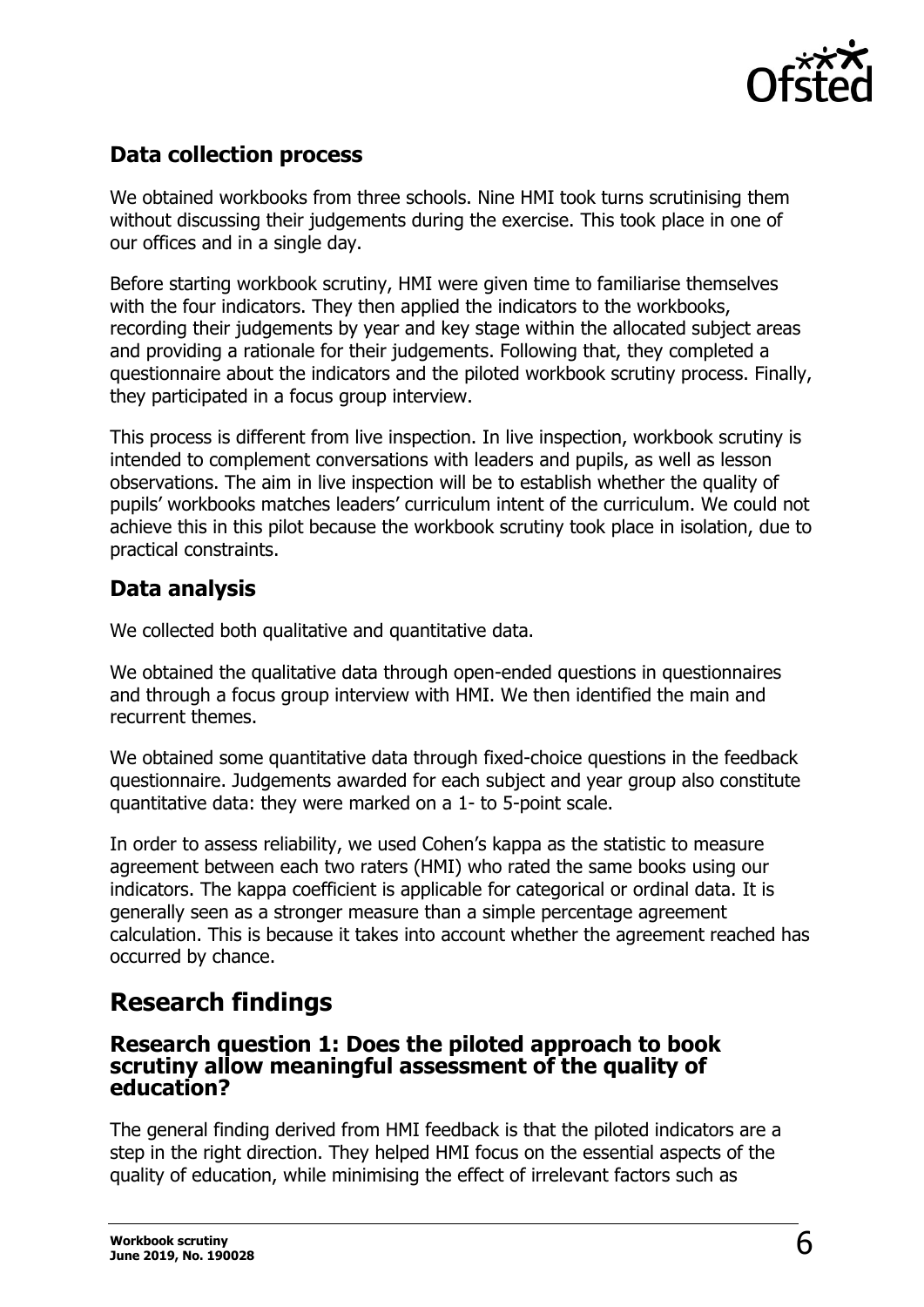

neatness or handwriting. The HMI all agreed that using the indicators 'allowed them to delve under the surface'. Some of the illustrative comments are provided below:

> 'It forced me to look at curriculum subjects in a new, deeper way. For example, I noticed in the history books I scrutinised that lower ability pupils focus more on literacy (reading comprehension), but not so much on grappling with the historical concepts or deepening history knowledge.'

> 'The indicators and descriptors eliminate questions about marking, handwriting, neatness, etc. They focus HMI more and can eliminate variation in what they focus on. This helps you think about what pupils are actually learning.'

The indicators require HMI to focus on knowledge sequencing as well as depth and breadth of content coverage (see Table 3). Therefore, we investigated how confident HMI were in their judgements and how easy they found it to use the indicators, both within and outside of their areas of specialism.

All HMI (9/9) were confident in the bands they awarded when using the indicators for the subjects in their area of expertise. When scrutinising books for the subjects outside of their expertise, most HMI (6/9) felt confident in the bands they awarded. One HMI explained:

> 'to be fully confident out of your subject area, you need to have a secure understanding of the curriculum content in order to be able to judge progress etc.'.

Subject expertise did not affect the reported ease with which HMI were applying the rating scale. Using the indicators and descriptors, most HMI (6/9) found it easy to arrive at a judgement for the subject in their own area of expertise, while five out of nine reported the same when making judgements outside of their area of expertise.

It should be noted that using the indicators for workbook scrutiny was a novel experience for all participating HMI. Training and workbook exemplars should help increase inspectors' confidence in making judgements outside of their individual specialism, as well as the ease with which they can apply the indicators both within or outside subject specialism.

The difficulties that HMI experienced for this study in applying the indicators may have been partly due to the lack of other evidence that they would usually gather as part of live inspection. As one HMI explained:

> 'depth and breadth of coverage really also depends on what the school's own curriculum is, e.g. in year 9 they may still be doing key stage 3 work'.

Another HMI pointed out that:

'the exercise of work scrutiny needs to be complemented and triangulated with other evidence for the descriptors to have more validity'.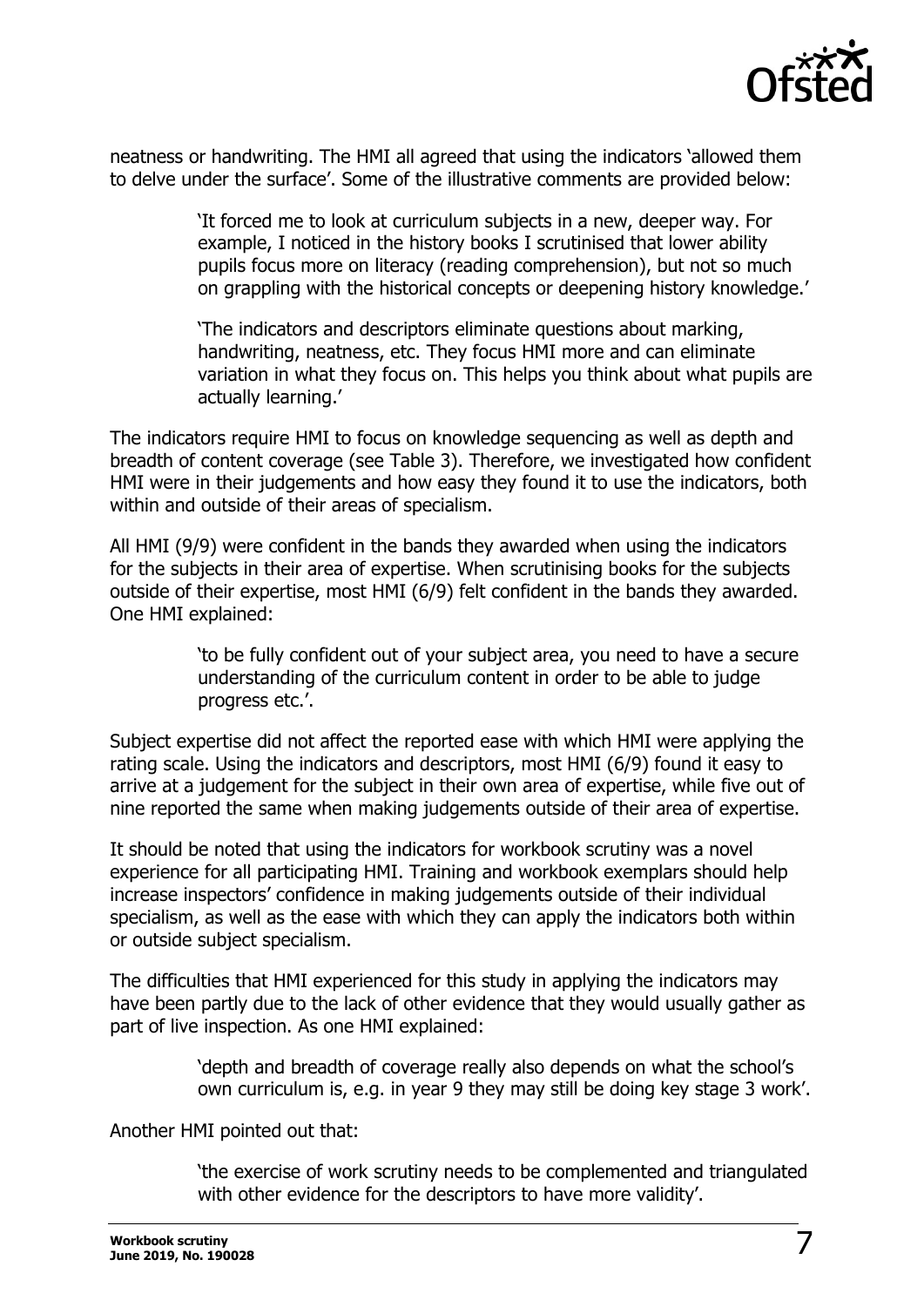

### **Differentiation across levels of the quality of education**

Another factor that could have affected the ease with which some HMI applied indicators was the ability to distinguish between different bands.

HMI were asked whether they found it difficult to distinguish between different bands (1 to 5) that represent different levels of the quality of education. The main finding here is that there is not a sufficiently clear distinction between some bands. The bands that HMI found the most difficult to distinguish were the following:

- $\blacksquare$  Bands 1 and 2 (6/9 HMI).
- $\blacksquare$  Bands 4 and 5 (4/9 HMI).

HMI emphasised the need to make the language of certain descriptors more precise. For instance, they needed more precision on the meaning of quantifiers such as 'some' and 'considerable':

> 'Clarity of interpretation of language used such as some, sufficient, considerable – if this was being used there would need to be very clear definition of what some of this language means when applying it to judgements.'

> 'The use of terms like *adequate* need to be aligned between inspectors when talking about progress – as what one person considers adequate another may not. Might need some more "pulling out".'

'Establishing consistency in use of language and expectations – all inspectors need to be able to know what makes it *sufficient* or *adequate* for example. Important that there are benchmarks for all to be able to measure against and be accurate in doing so.'

Some asked for exemplification, 'particularly in terms of the tension between coverage and depth'.

HMI also asked for fewer bands because band 3 may 'end up as a dummy bit', or to otherwise increase differentiation between some bands.

The above suggests the following:

- The piloted five-point rating scale may benefit from shortening, combining bands 1 and 2, and 4 and 5, to form a three-point scale. We explore this further in the following section.
- Quantifiers would need to be exemplified to ensure that they are interpreted in a standard and consistent manner. This could be resolved through training and guidance materials with exemplars.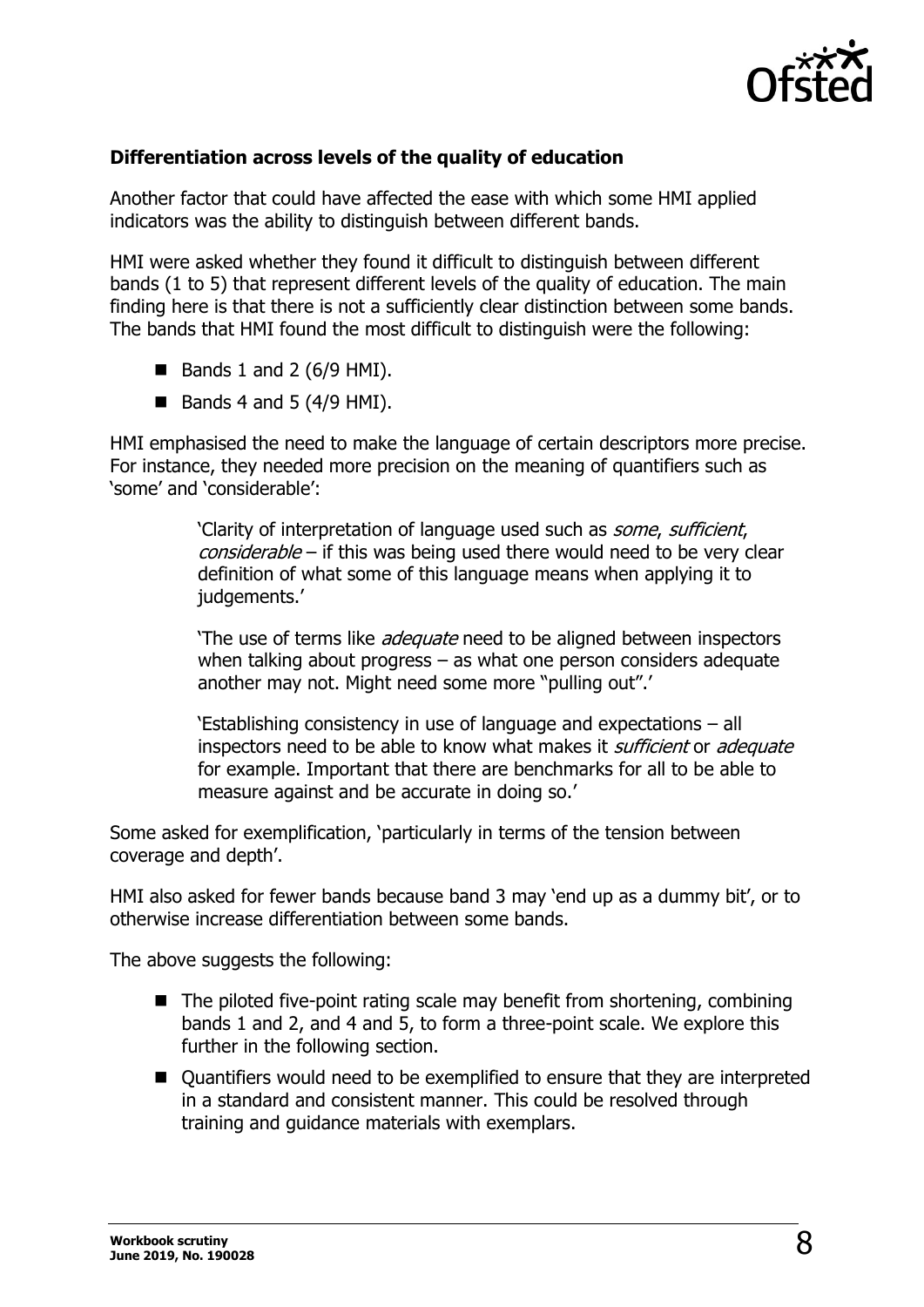

### <span id="page-8-0"></span>**Research question 2: Can inspectors rate reliably using the piloted book scrutiny indicators?**

The reliability of HMI judgements was investigated through Cohen's kappa coefficient (see Methodology/Data analysis section above).

The values of the coefficient range from 1, where there is exact agreement, to 0 where there is no agreement (see Table 4). A negative kappa suggests that the inter-rater reliability is worse than it would have been had the ratings been produced by chance.

| Kappa statistic    | Agreement      |
|--------------------|----------------|
| $0 < x \leq 0.2$   | Slight         |
| $0.2 < x \leq 0.4$ | Fair           |
| $0.4 < x \leq 0.6$ | Moderate       |
| $0.6 < x \leq 0.8$ | Substantial    |
| $0.8 < x \le 1$    | Almost perfect |

#### **Table 4: Levels of agreement**

#### **Reliability levels: overall**

Figure 1 shows moderate levels of agreement between the marks awarded by nine HMI on three indicators. The agreement on the fourth indicator, 'Practice', is fair, but only marginally below the 0.41 cut-off for moderate agreement. This suggests that HMI rated reliably, using the workbook scrutiny indicators and rating scales.



**Figure 1: Inter-rater reliability by indicator (overall) – five-point rating scale**

Given that HMI reported difficulties distinguishing between some bands (1 and 2, and 4 and 5), we tested whether merging the awarded bands of 1 and 2 into a single band, and 4 and 5 into another band would increase reliability. According to Figure 2, the reliability stayed nearly the same for 'Building on previous learning' and 'Pupils'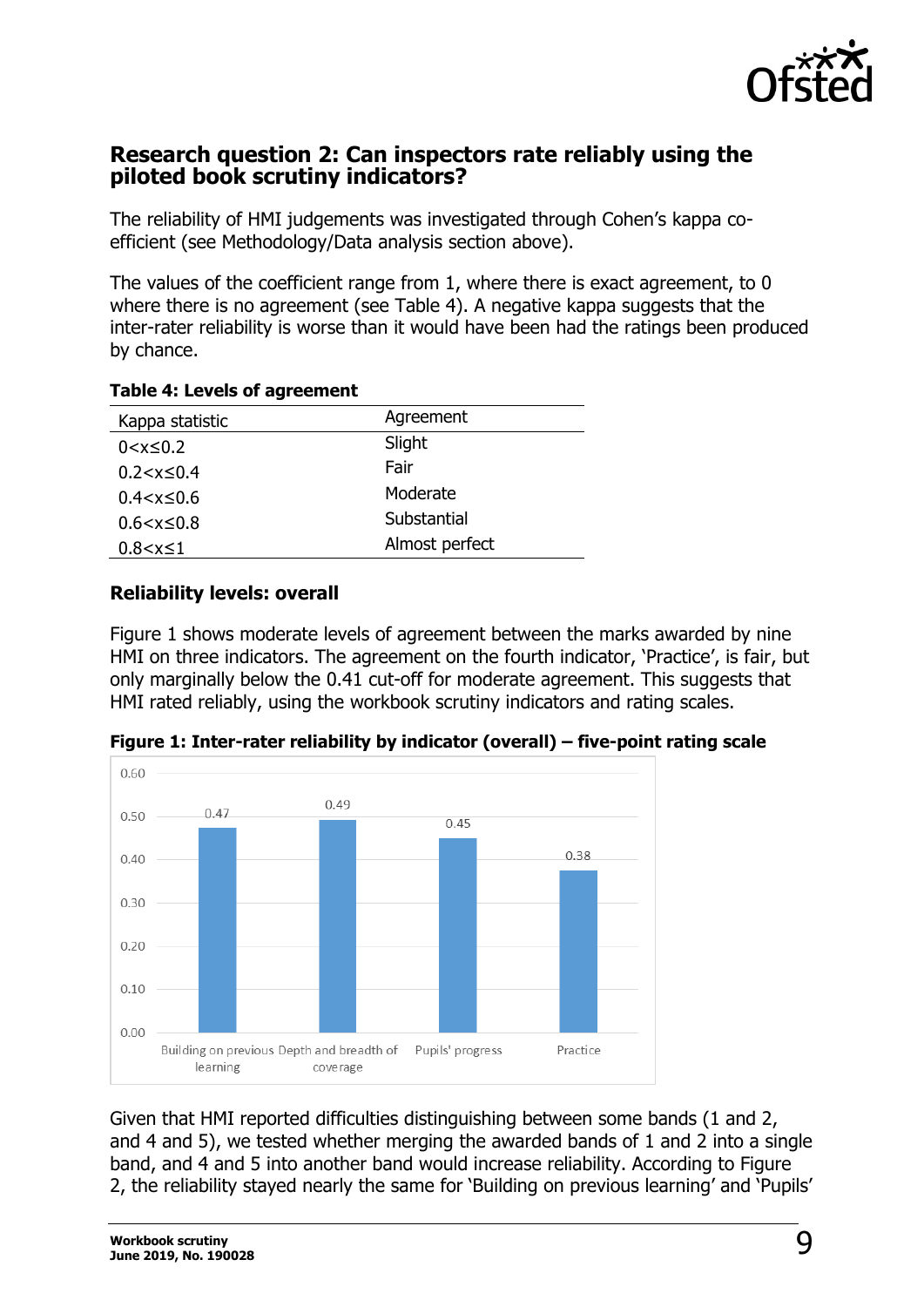

progress'. It increased for 'Depth and breadth of coverage', whereas it decreased for 'Practice'.



**Figure 2: Inter-rater reliability by indicator (overall) – three-point rating scale**

#### **Reliability levels: education phase**

Inter-rater reliability levels by education phase are displayed in Figure 3. The main finding is that inter-rater reliability is higher across all indicators at a primary school level:

- At a primary school level, reliability was moderate for three criteria ('Building on previous learning', 'Depth and breadth of coverage' and 'Pupils' progress') and fair but close to moderate for 'Practice'.
- At a secondary school level, reliability was moderate only for 'Depth and breadth of coverage', while being fair for the rest of the indicators.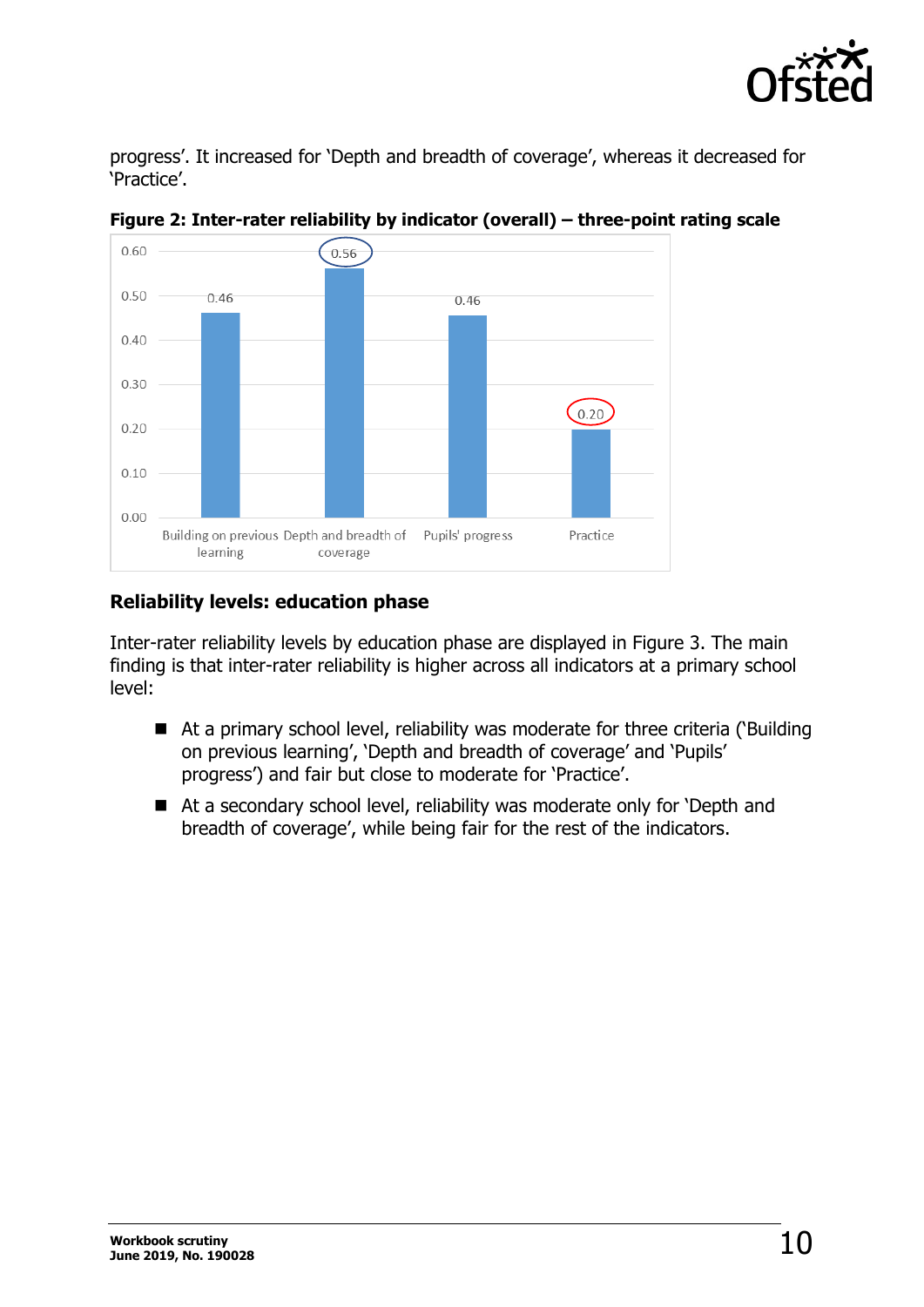



#### **Figure 3: Inter-rater reliability by education phase**

It could be that subject-matter knowledge is more important in workbook scrutiny in secondary school inspections. Inter-rater agreement figures were based on the ratings of both subject specialists and non-specialists. The lack of subject matter expertise may mean that non-specialists could struggle to achieve agreement with specialists at a secondary school level, where subject matter is more complex.

At the same time, it is important to bear in mind that the sample size is small, particularly at the secondary school level. There were fewer paired comparisons in the secondary education phase because:

- workbooks covered two year groups (Years 8 and 9) and only one year group in history. This is in contrast to three year groups in the primary phase across subjects.
- Fewer subjects were represented in the secondary school workbooks: there were no French books at that level

It is possible that shortening the scale in conjunction with other actions could increase reliability. One of the next steps is the revision of some descriptors, particularly those for 'Practice', to help distinguish across bands more clearly. Eliminating the indicator 'Pupils' progress' could be another one, because HMI found that it overlapped considerably with 'Building on previous learning'.

## <span id="page-10-0"></span>**Conclusions and next steps**

**Research question 1**: Does the piloted approach to workbook scrutiny allow meaningful assessment of the quality of education?

This study showed that the HMI could assess the quality of education by using the workbook scrutiny indicators. Having a clear focus on what to look at in pupils' work helped HMI concentrate on what was relevant. So, the indicators informed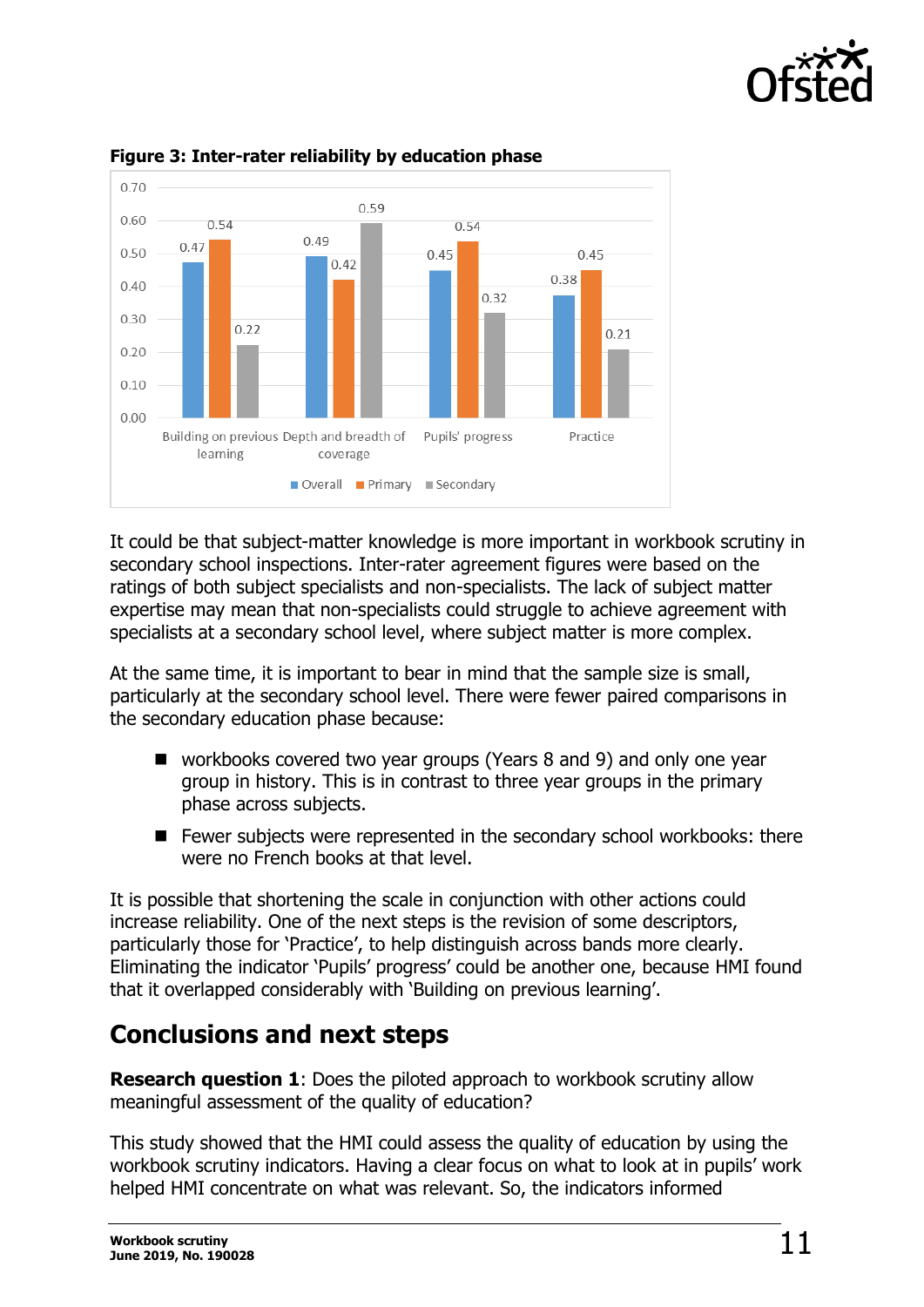

inspectors' judgements on whether subject-specific learning was taking place. However, the HMI found it difficult to distinguish between the bands at either end of the rating scale. They raised the issue of potentially different interpretation of quantifiers such as 'some' and 'considerable'.

**Research question 2:** Can inspectors rate reliably using the piloted workbook scrutiny indicators?

We saw moderate levels of agreement for three indicators ('Building on previous learning', 'Depth and breadth of coverage' and 'Pupils' progress') and fair but close to moderate agreement for one of them ('Practice'). This suggests that HMI rated workbooks reliably, with the exception of 'Practice'.

The findings are indicative only, but they show that reliability is higher at a primary school than at a secondary school level. This is probably due to the fact that subject knowledge required of secondary school pupils is deeper and more specific than it is at primary school level. Subject matter expertise is therefore likely to be beneficial for workbook scrutiny in secondary schools, which is why we are producing detailed subject guidance and training for inspectors.

Results suggest that using indicators and a rating scale requires a further trial. However, a clear focus and consistency supported by inspector training are important to maximise validity and reliability of work scrutiny.

Training, guidance materials and illustrative examples for HMI are crucial to ensuring validity and reliability of workbook scrutiny, and especially given that this is a novel approach to workbook scrutiny. We would also refresh the training (every year or every two years) to ensure that HMI make judgements in a standard and consistent manner over time.

Based on our research and discussions with HMI, we have concluded that the following factors are important for book scrutiny:

- **Structure** We found that using indicators and rubric provided focus on scrutinising what matters, making the approach more meaningful and standardised. They help minimise the effect of potential biasing factors (for example neatness of handwriting or text length) and eliminate variability in terms of what inspectors should focus on during book scrutiny. It is the structure itself that matters rather than specific indicators.
- **Departmental and year group focus** Focusing workbook scrutiny (as well as lesson observations) across a single subject/department/year group is helpful in securing greater validity and reliability. This is because some subjects (for example history in primary schools) may not be taught every day or may not be taught to different year groups on the same day. Hence, in some cases, it would not be possible to observe lessons within a subject area across year groups, but just within a single year group. Workbook scrutiny should go hand in hand with lesson observations and conversations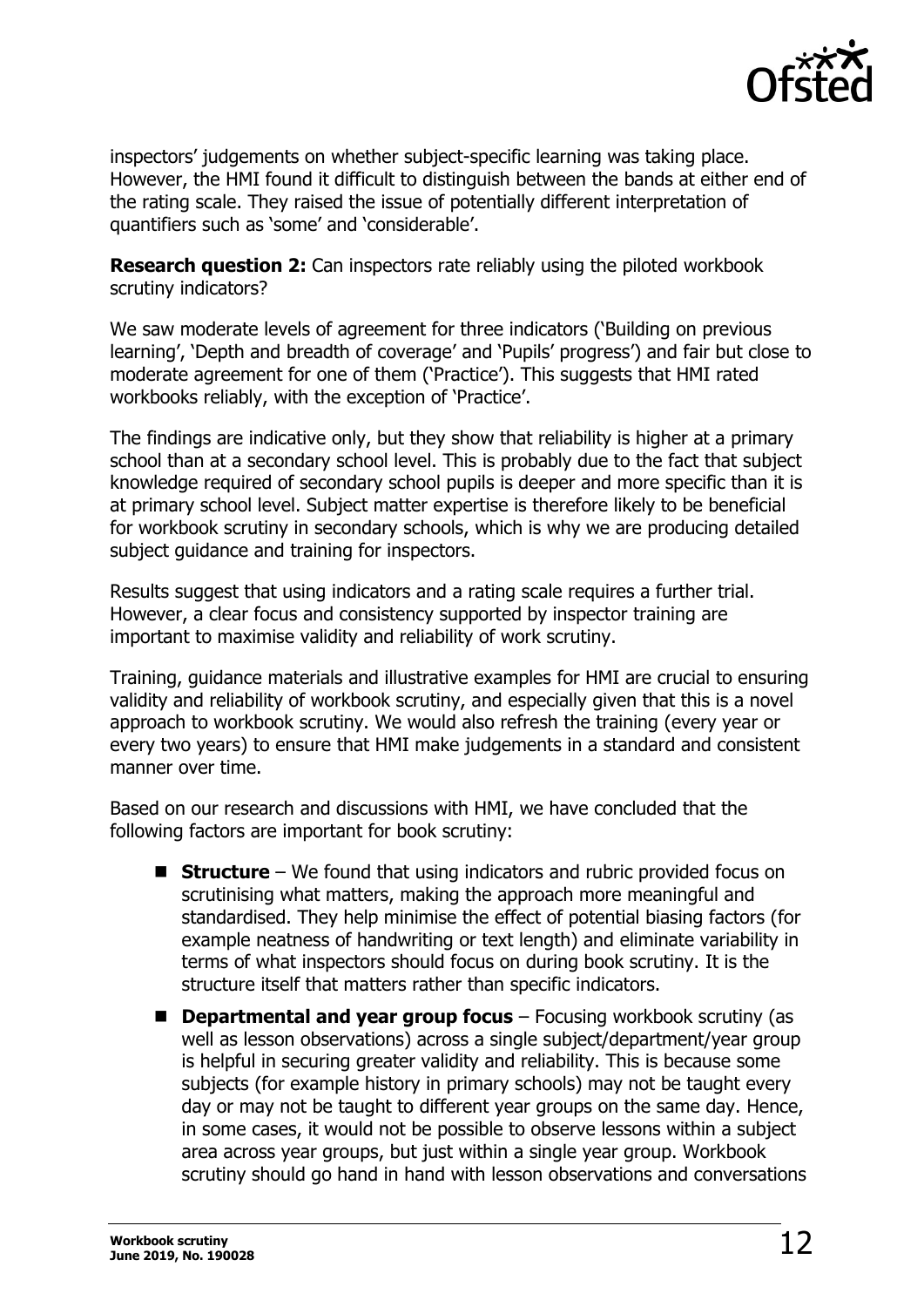

with leaders and teachers in order to allow triangulation of findings (see 'Triangulation' bullet point below).

- **Context** Carrying out workbook scrutiny without context is likely to limit validity. Conversations with subject leaders or teachers on the purpose of tasks in the workbooks and how they contribute to learning progression can help provide that context.
- **Triangulation** Including workbook scrutiny, alongside lesson observation and discussion with the subject lead and the teachers and pupils observed, provides greater confidence that the overall assessment of the subject area would be valid and reliable.

There are also certain issues to be aware of:

- Workbook scrutiny may not be possible to implement in special schools. Those schools may not use workbooks as pupils' work and progress may be captured in a different way (such as through post-it notes or videos).
- Workbook scrutiny may also not be applicable to further education and skills (FES) settings. Students in this sector may not typically be required to bring in their work to classes (for example sixth form pupils), and the main written activity during lessons may be note-taking.
- Pupils' work may look different in schools that use alternative methodologies in teaching and learning (for example Montessori schools) and may not necessarily be captured in workbooks.
- Modern foreign languages may not lend themselves as easily as other subjects to workbook scrutiny because a lot of classroom activity could be spoken rather than written. This points to the importance of triangulating inspection activities (such as combining book scrutiny with conversations with the subject lead and teachers, and with lesson observations).
- The amount of work in workbooks at the beginning of an academic year (for example in September, October and possibly November) may not be sufficient for inspectors to make a valid and reliable judgement about curriculum and learning progression. However, this would not be an issue if workbooks from the last few months of the previous academic year were also available for the pupils.